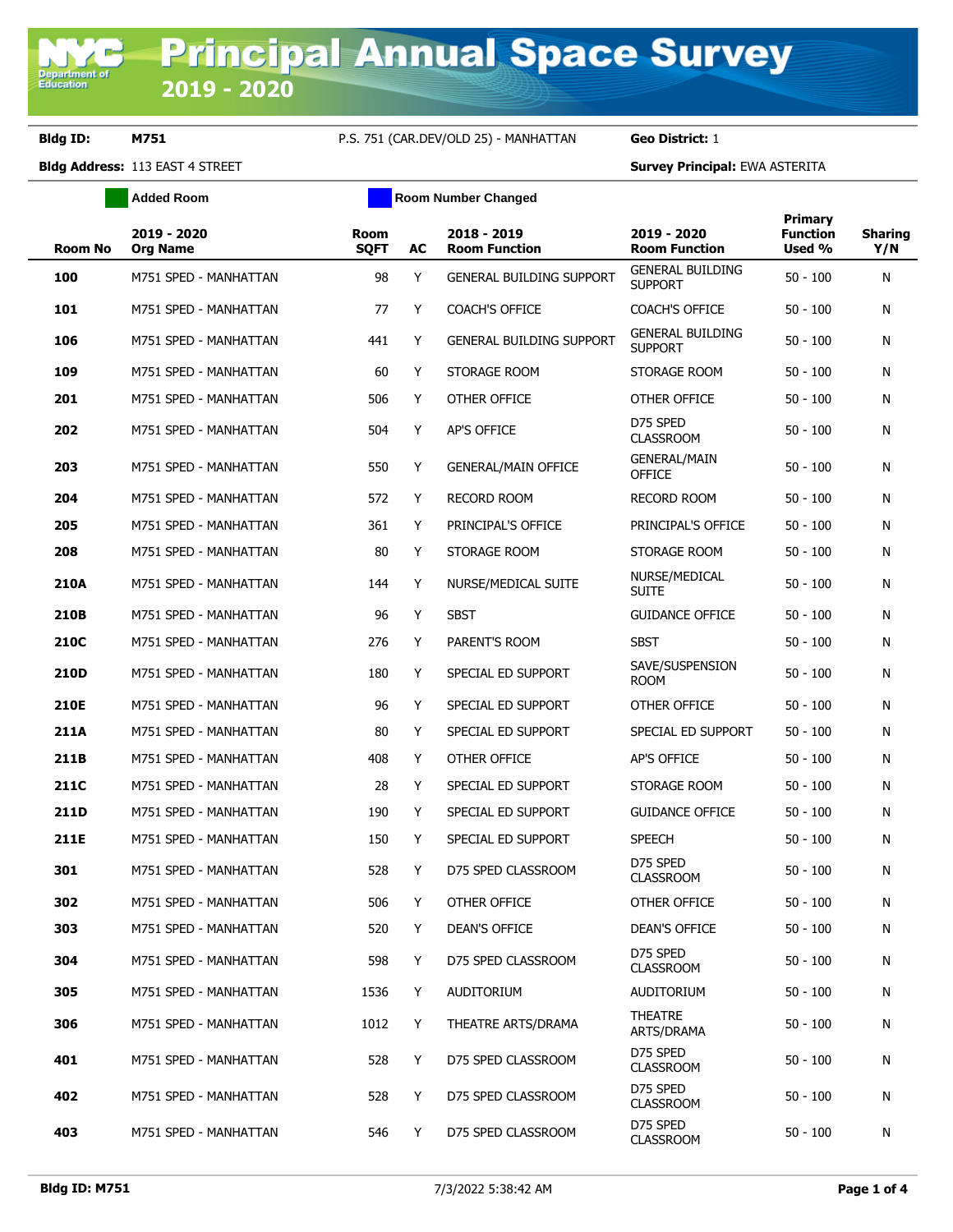## **Bldg ID: M751** P.S. 751 (CAR.DEV/OLD 25) - MANHATTAN **Geo District:** 1

**Bldg Address:** 113 EAST 4 STREET **Survey Principal:** EWA ASTERITA

|                | <b>Added Room</b>              |                     |    | <b>Room Number Changed</b>          |                                           |                                             |                       |
|----------------|--------------------------------|---------------------|----|-------------------------------------|-------------------------------------------|---------------------------------------------|-----------------------|
| <b>Room No</b> | 2019 - 2020<br><b>Org Name</b> | Room<br><b>SQFT</b> | AC | 2018 - 2019<br><b>Room Function</b> | 2019 - 2020<br><b>Room Function</b>       | <b>Primary</b><br><b>Function</b><br>Used % | <b>Sharing</b><br>Y/N |
| 404            | M751 SPED - MANHATTAN          | 550                 | Y  | D75 SPED CLASSROOM                  | D75 SPED<br><b>CLASSROOM</b>              | $50 - 100$                                  | N                     |
| 405            | M751 SPED - MANHATTAN          | 418                 | Y  | HOME ECONOMICS                      | <b>HOME ECONOMICS</b>                     | $50 - 100$                                  | N                     |
| 406            | M751 SPED - MANHATTAN          | 1058                | Y  | WOOD/CARPENTRY SHOP                 | WOOD/CARPENTRY<br><b>SHOP</b>             | $50 - 100$                                  | N                     |
| 407            | M751 SPED - MANHATTAN          | 1196                | Y  | LIBRARY                             | <b>LIBRARY</b>                            | $50 - 100$                                  | N                     |
| 408            | SCHOOL SAFETY - MANHATTAN      | 90                  | Y  | OTHER ORGANIZATION                  | <b>OTHER</b><br>ORGANIZATION              | $50 - 100$                                  | N                     |
| 409            | M751 SPED - MANHATTAN          | 72                  | Y  | <b>GUIDANCE OFFICE</b>              | <b>GUIDANCE OFFICE</b>                    | $50 - 100$                                  | N                     |
| 501            | M751 SPED - MANHATTAN          | 592                 | Y  | <b>GUIDANCE OFFICE</b>              | <b>RESOURCE ROOM</b>                      | $50 - 100$                                  | N                     |
| 502            | M751 SPED - MANHATTAN          | 528                 | Y  | D75 SPED CLASSROOM                  | D75 SPED<br><b>CLASSROOM</b>              | $50 - 100$                                  | N                     |
| 503            | M751 SPED - MANHATTAN          | 400                 | Y  | SCIENCE DEMO ROOM                   | SCIENCE DEMO ROOM                         | $50 - 100$                                  | N                     |
| 504            | M751 SPED - MANHATTAN          | 550                 | Y  | D75 SPED CLASSROOM                  | D75 SPED<br><b>CLASSROOM</b>              | $50 - 100$                                  | N                     |
| 505            | M751 SPED - MANHATTAN          | 304                 | Y  | <b>TEACHER'S ROOM</b>               | <b>TEACHER'S ROOM</b>                     | $50 - 100$                                  | N                     |
| 506            | M751 SPED - MANHATTAN          | 575                 | Y  | D75 SPED CLASSROOM                  | D75 SPED<br><b>CLASSROOM</b>              | $50 - 100$                                  | N                     |
| 507            | M751 SPED - MANHATTAN          | 572                 | Y  | D75 SPED CLASSROOM                  | D75 SPED<br><b>CLASSROOM</b>              | $50 - 100$                                  | N                     |
| 508            | M751 SPED - MANHATTAN          | 525                 | Y  | D75 SPED CLASSROOM                  | D75 SPED<br><b>CLASSROOM</b>              | $50 - 100$                                  | N                     |
| 509            | M751 SPED - MANHATTAN          | 500                 | Y  | D75 SPED CLASSROOM                  | D75 SPED<br><b>CLASSROOM</b>              | $50 - 100$                                  | N                     |
| AUD1           | M751 SPED - MANHATTAN          | 102                 | Y  | STORAGE ROOM                        | STORAGE ROOM                              | $50 - 100$                                  | N                     |
| <b>BLR</b>     | M751 SPED - MANHATTAN          | 5460                | Y  | <b>GENERAL BUILDING SUPPORT</b>     | <b>GENERAL BUILDING</b><br><b>SUPPORT</b> | $50 - 100$                                  | N                     |
| <b>BLR1</b>    | M751 SPED - MANHATTAN          | 216                 | Y  | <b>GENERAL BUILDING SUPPORT</b>     | <b>GENERAL BUILDING</b><br><b>SUPPORT</b> | $50 - 100$                                  | N                     |
| <b>BLR2</b>    | M751 SPED - MANHATTAN          | 560                 | Y  | <b>GENERAL BUILDING SUPPORT</b>     | <b>GENERAL BUILDING</b><br><b>SUPPORT</b> | $50 - 100$                                  | N                     |
| <b>BLR3</b>    | M751 SPED - MANHATTAN          | 234                 | Y  | STORAGE ROOM                        | STORAGE ROOM                              | $50 - 100$                                  | N                     |
| <b>BLR4</b>    | M751 SPED - MANHATTAN          | 272                 | Y  | STORAGE ROOM                        | STORAGE ROOM                              | $50 - 100$                                  | N                     |
| <b>CAF</b>     | M751 SPED - MANHATTAN          | 3068                | Y  | STUDENT CAFETERIA                   | STUDENT CAFETERIA                         | $50 - 100$                                  | N                     |
| <b>GYM</b>     | M751 SPED - MANHATTAN          | 2304                | Y  | gymnasium                           | <b>GYMNASIUM</b>                          | $50 - 100$                                  | N                     |
| GYM1           | M751 SPED - MANHATTAN          | 90                  | Y  | STORAGE ROOM                        | STORAGE ROOM                              | $50 - 100$                                  | N                     |
| <b>KITCH</b>   | M751 SPED - MANHATTAN          | 255                 | Y  | <b>KITCHEN</b>                      | <b>KITCHEN</b>                            | $50 - 100$                                  | N                     |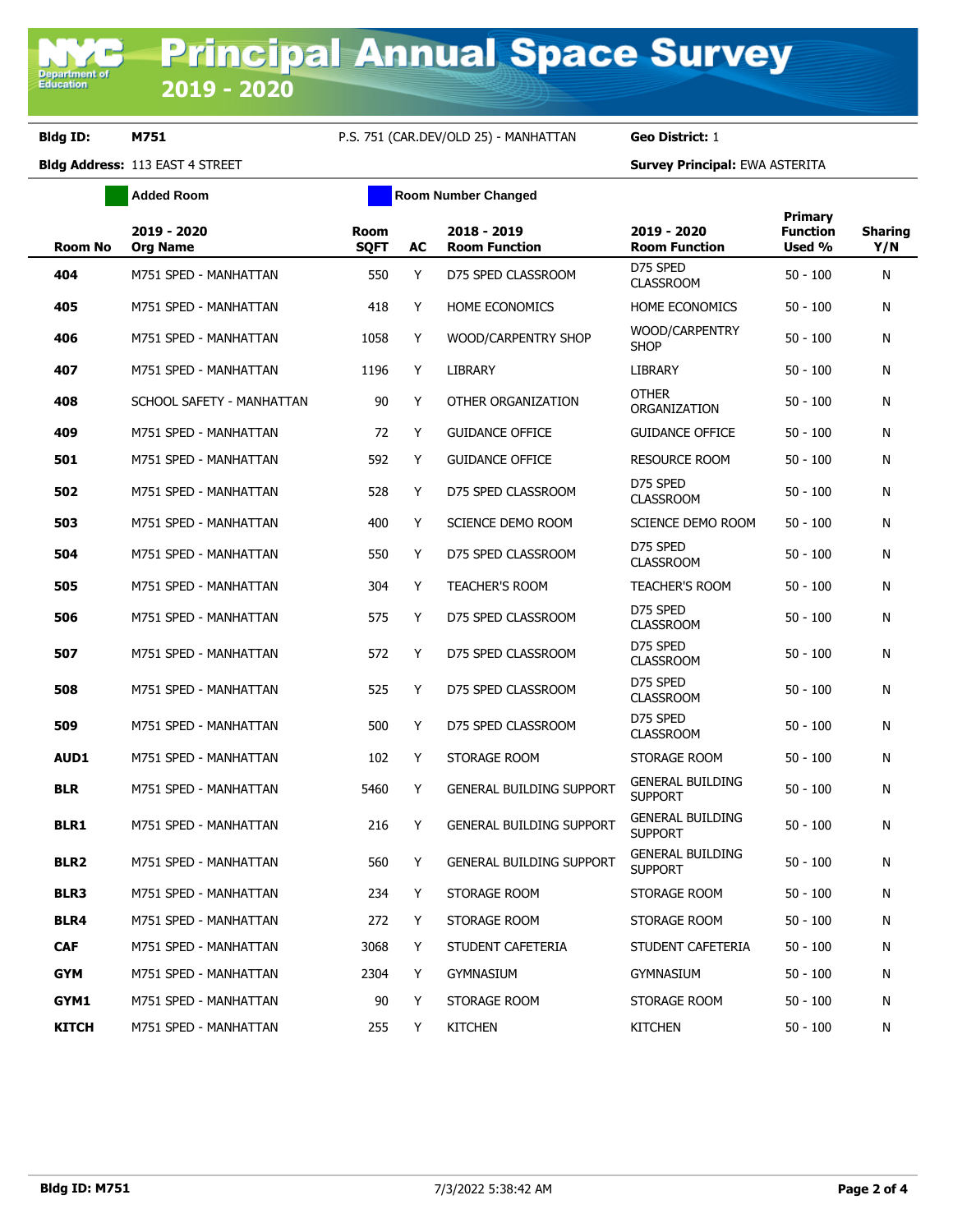| How many hallway bathrooms for students are there in your building?                                                                                                                          |   |  |
|----------------------------------------------------------------------------------------------------------------------------------------------------------------------------------------------|---|--|
| Are any of the student bathrooms being shared by multiple schools?                                                                                                                           | N |  |
| Are all the student bathrooms open throughout the day?                                                                                                                                       |   |  |
| Please identify the number of non-instructional spaces, not reported above, being used for<br>instructional purposes, academic intervention services, or therapeutic or counseling services: | 0 |  |
| Are any of those non-instructional spaces being shared?                                                                                                                                      | N |  |